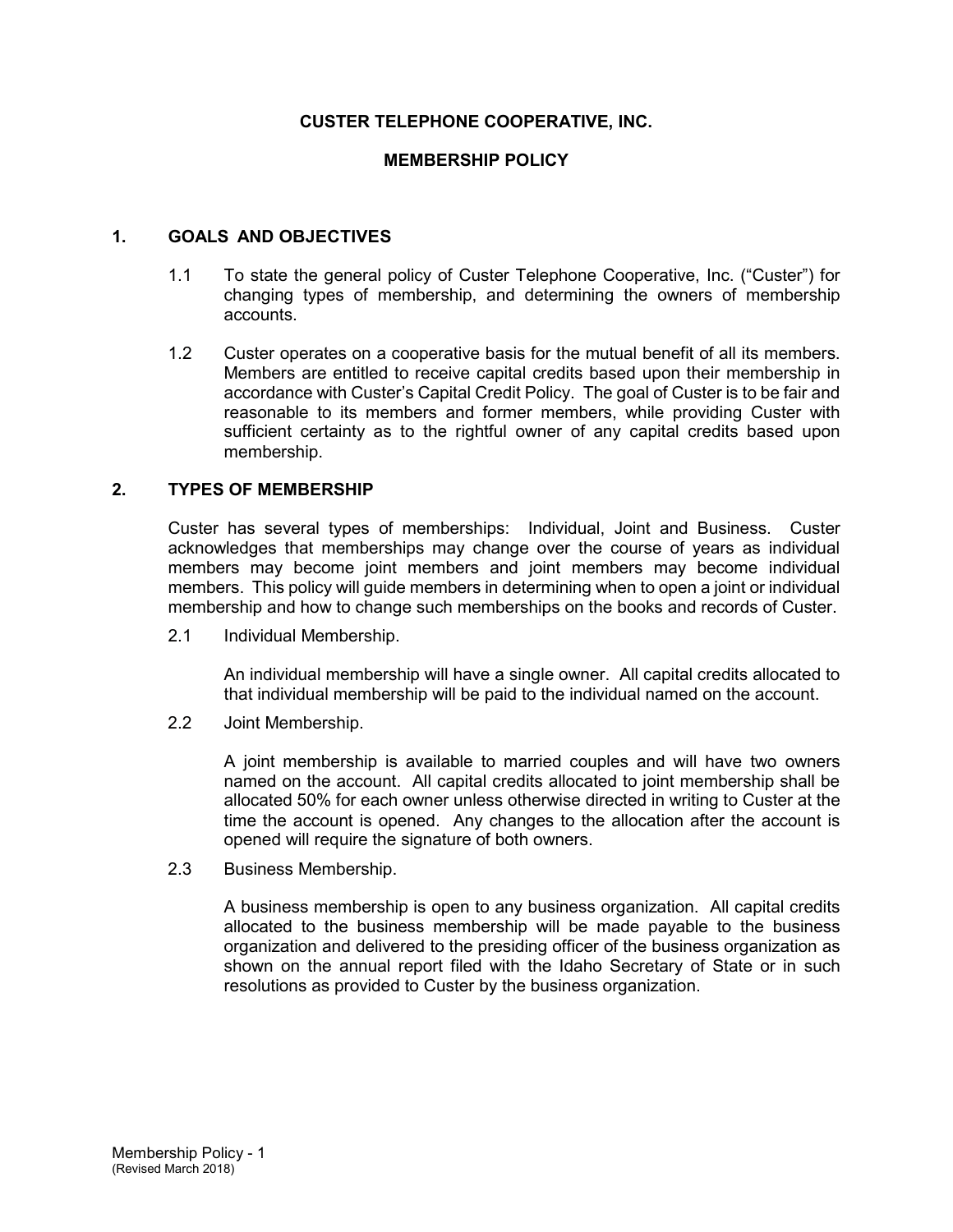### **3. CHANGES TO TYPES OF MEMBERSHIP**

3.1 Conversion of Individual Membership to Joint Membership.

Upon request by any individual member to convert an individual account to a joint membership [OPTION 1: Custer will close the individual account preserving all capital credits earned in the name of the individual owner, and open a joint account in the names of the joint owners with all capital credits allocated 50% to each joint owner] or [OPTION 2: Custer will add the name of the additional joint owner and all capital credits earned in the individual account will be transferred to the joint account and allocated 50% to each joint owner]. Each joint owner shall be required to sign the membership application and acknowledge the option selected hereunder.

3.2 Termination of Joint Membership; Conversion to Individual Memberships.

A request to terminate a joint membership, shall be accompanied by one of the forms attached hereto as Exhibit A. If a joint membership is terminated for reasons other than the death of one of the joint members and no such form is provided, all capital credits allocated to the joint account shall be allocated 50% to each individual owner following such termination. If a joint membership is terminated due to the death of one of the joint members, upon providing notice of the death to Custer on the form attached hereto as Exhibit A, along with a copy of the death certificate, the joint membership shall be converted to an individual membership and all capital credits allocated to the joint account shall be retained in the individual account.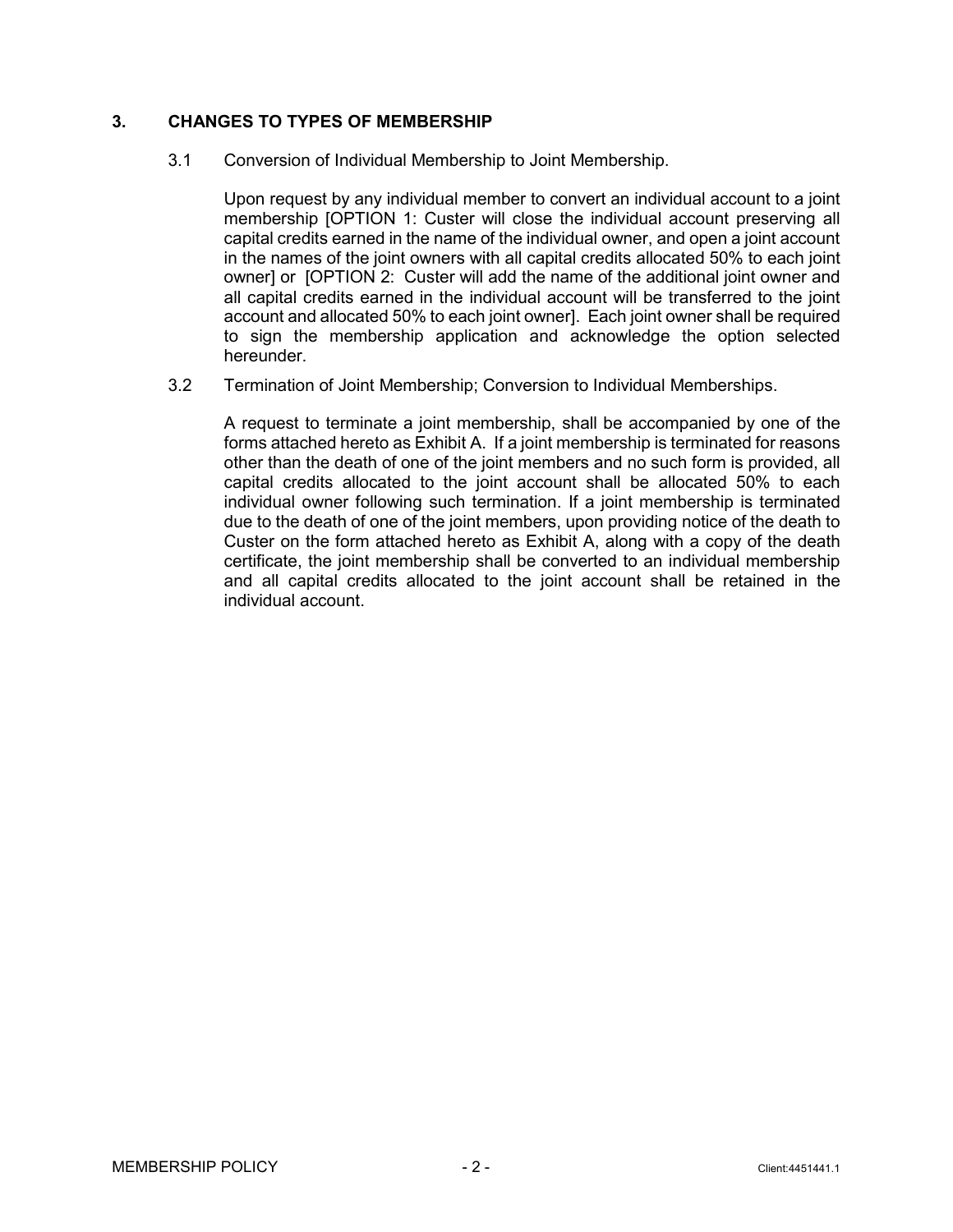# **EXHIBIT A Forms for Termination of Joint Membership** [attached]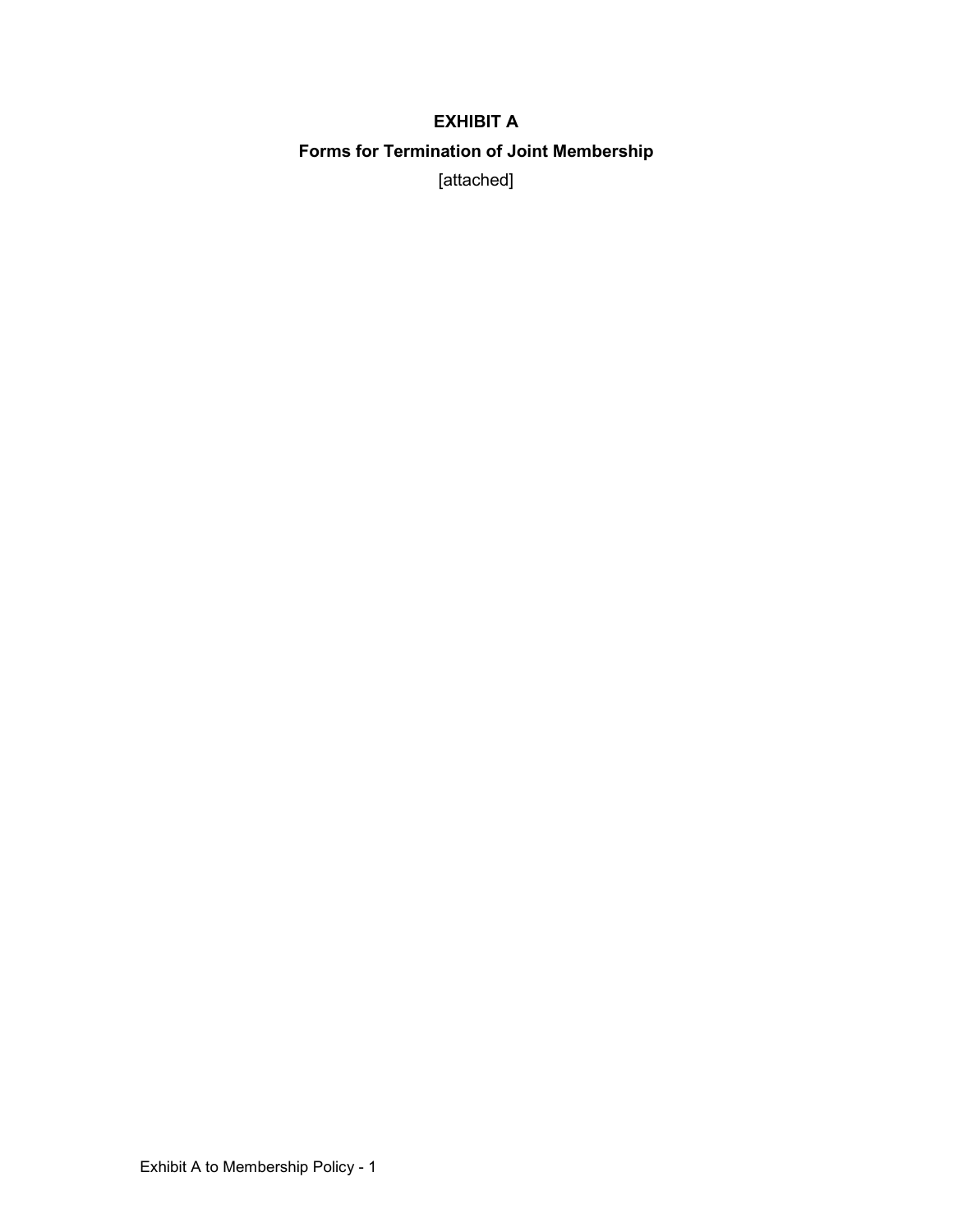# **MUTUAL JOINT MEMBERSHIP TERMINATION AND SEPARATION OF CAPITAL CREDITS FOR**

### **REASONS OTHER THAN DEATH OF A MEMBER**

| terminate our joint membership in Custer Telephone Cooperative, Inc. (Joint |  |
|-----------------------------------------------------------------------------|--|
| as follows:                                                                 |  |
| applied to a new individual membership $#$ ________________; and            |  |
| applied to a new individual membership #_________________.                  |  |
| The earned patronage being divided is for the years of through              |  |

(Signature)

(Signature)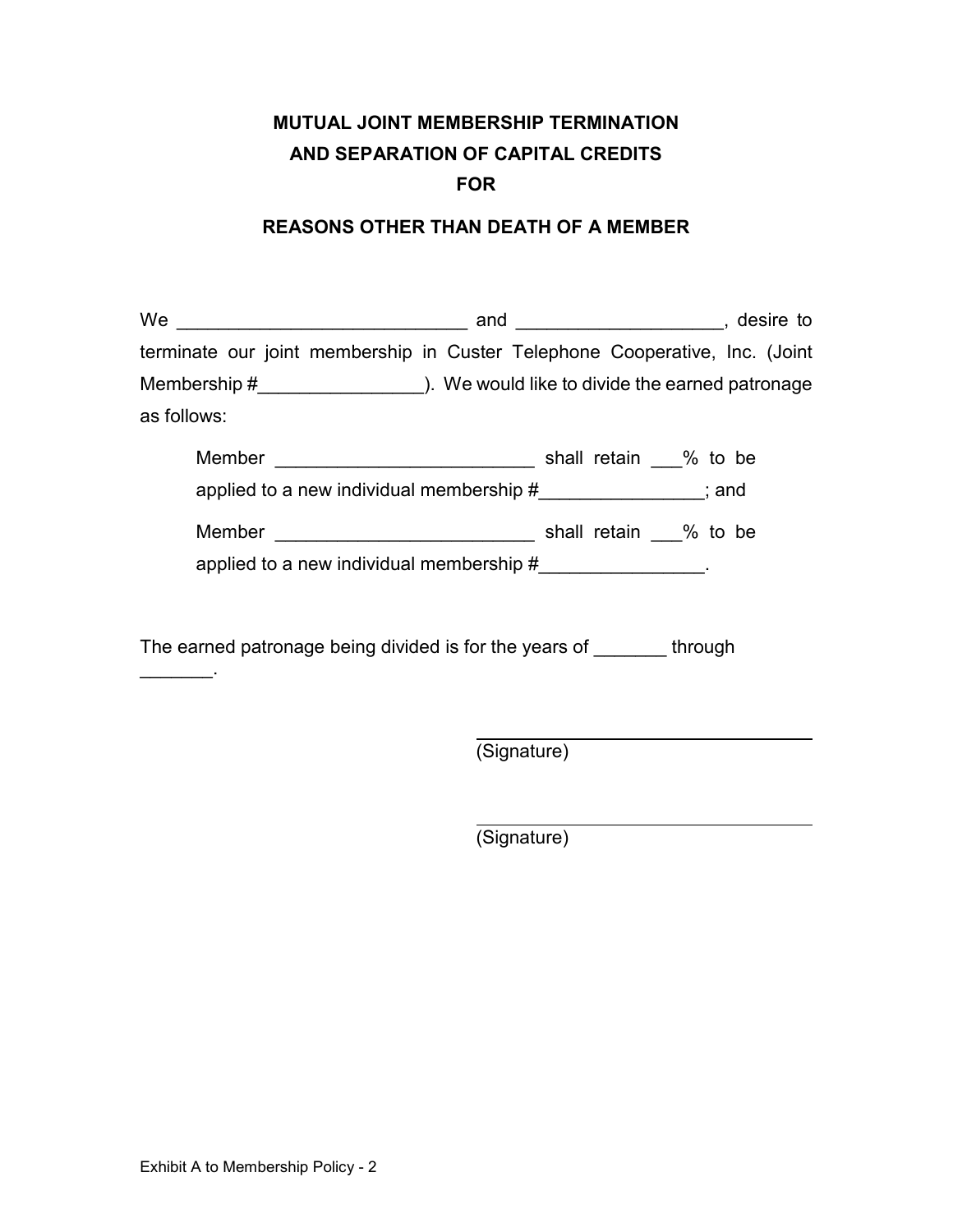| STATE OF  |    |
|-----------|----|
|           |    |
|           | SS |
| County of |    |
|           |    |

On this \_\_\_\_\_\_ day of \_\_\_\_\_\_\_\_\_\_\_\_\_\_\_, 20\_\_, before me, the undersigned Notary Public in and for said State, personally appeared known to me to be the person whose name is subscribed to the foregoing instrument and acknowledged to me that (s)he executed the same.

IN WITNESS WHEREOF, I have hereunto set my hand and seal the day and year in this certificate first above written.

| Notary Public for      |  |
|------------------------|--|
| Residing at:           |  |
| My commission expires: |  |

STATE OF <u>state of</u> the state of the state of the state of the state of the state of the state of the state of the state of the state of the state of the state of the state of the state of the state of the state of the sta

 ) ss County of )

On this \_\_\_\_\_\_ day of \_\_\_\_\_\_\_\_\_\_\_\_\_\_, 20\_\_, before me, the undersigned Notary Public in and for said State, personally appeared known to me to be the person whose name is subscribed to the foregoing instrument and acknowledged to me that (s)he executed the same.

IN WITNESS WHEREOF, I have hereunto set my hand and seal the day and year in this certificate first above written.

| Notary Public for      |  |
|------------------------|--|
| Residing at:           |  |
| My commission expires: |  |
|                        |  |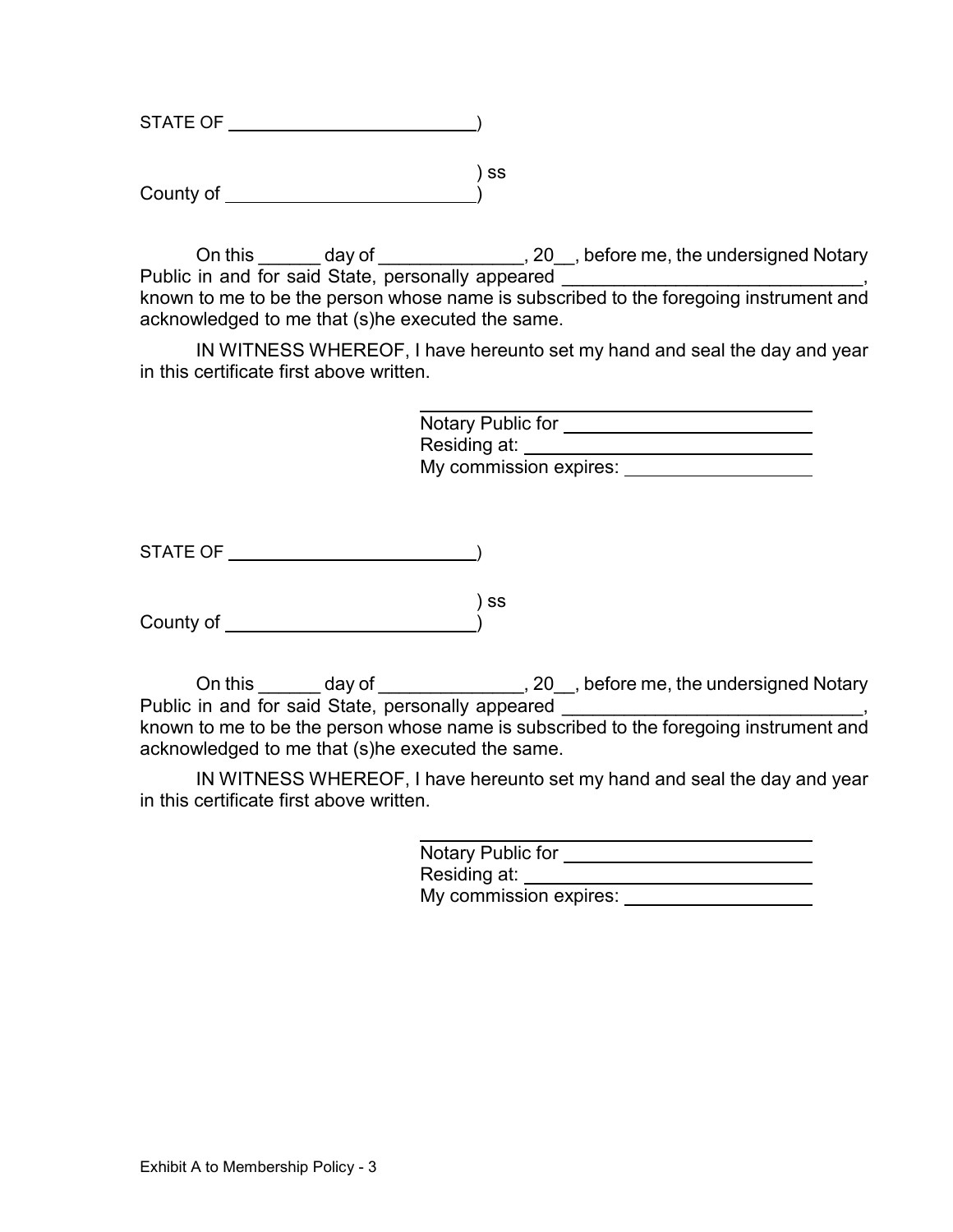### **JOINT MEMBERSHIP TERMINATION AND SEPARATION OF CAPITAL CREDITS FOR**

### **REASONS OTHER THAN DEATH OF A MEMBER**

| $\mathsf{I},$      | desire to terminate my joint membership in Custer (3) and the membership of the context of the context of the context of the context of the context of the context of the context of the context of the context of the context |
|--------------------|--------------------------------------------------------------------------------------------------------------------------------------------------------------------------------------------------------------------------------|
|                    | Telephone Cooperative, Inc. with _________________________(Joint Membership                                                                                                                                                    |
| #                  | ). I would like to divide the earned patronage as set forth in the                                                                                                                                                             |
| attached document: |                                                                                                                                                                                                                                |
|                    | Divorce Decree;                                                                                                                                                                                                                |
|                    | <b>Court Order</b>                                                                                                                                                                                                             |
|                    |                                                                                                                                                                                                                                |
|                    | Apply my percentage to a new individual membership $#$                                                                                                                                                                         |
|                    | The earned patronage being divided is for the years of through through                                                                                                                                                         |
|                    |                                                                                                                                                                                                                                |
|                    | (Signature)                                                                                                                                                                                                                    |
|                    |                                                                                                                                                                                                                                |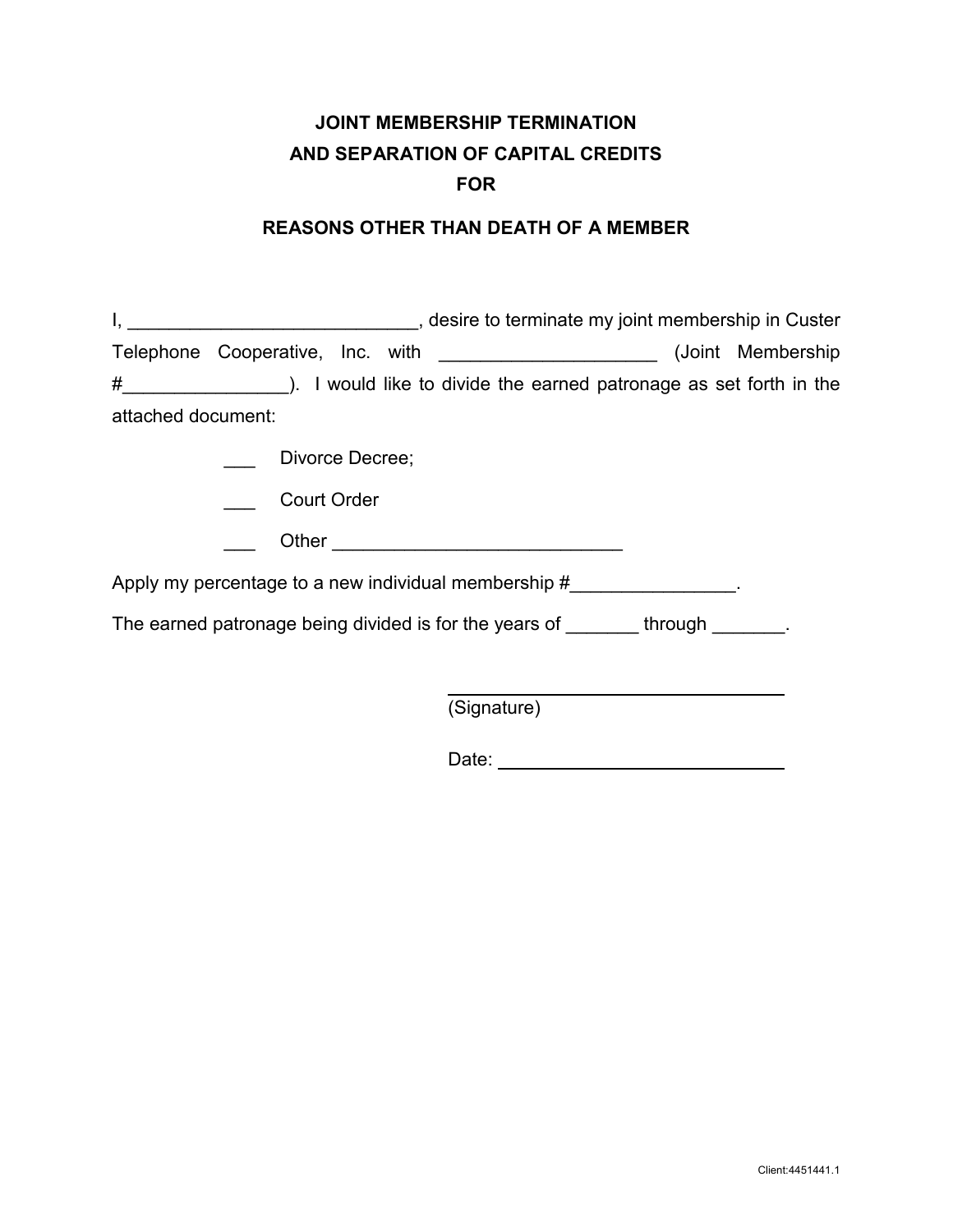| <b>STATE OF</b> |    |
|-----------------|----|
|                 |    |
|                 | SS |
| County of       |    |

On this \_\_\_\_\_\_\_ day of \_\_\_\_\_\_\_\_\_\_\_\_\_\_\_\_, 20\_\_, before me, the undersigned Notary Public in and for said State, personally appeared \_\_\_\_\_\_\_\_\_\_\_\_\_\_\_\_\_\_\_\_\_\_\_\_\_\_\_\_\_\_\_, known to me to be the person whose name is subscribed to the foregoing instrument and acknowledged to me that (s)he executed the same.

IN WITNESS WHEREOF, I have hereunto set my hand and seal the day and year in this certificate first above written.

| Notary Public for      |  |
|------------------------|--|
| Residing at:           |  |
| My commission expires: |  |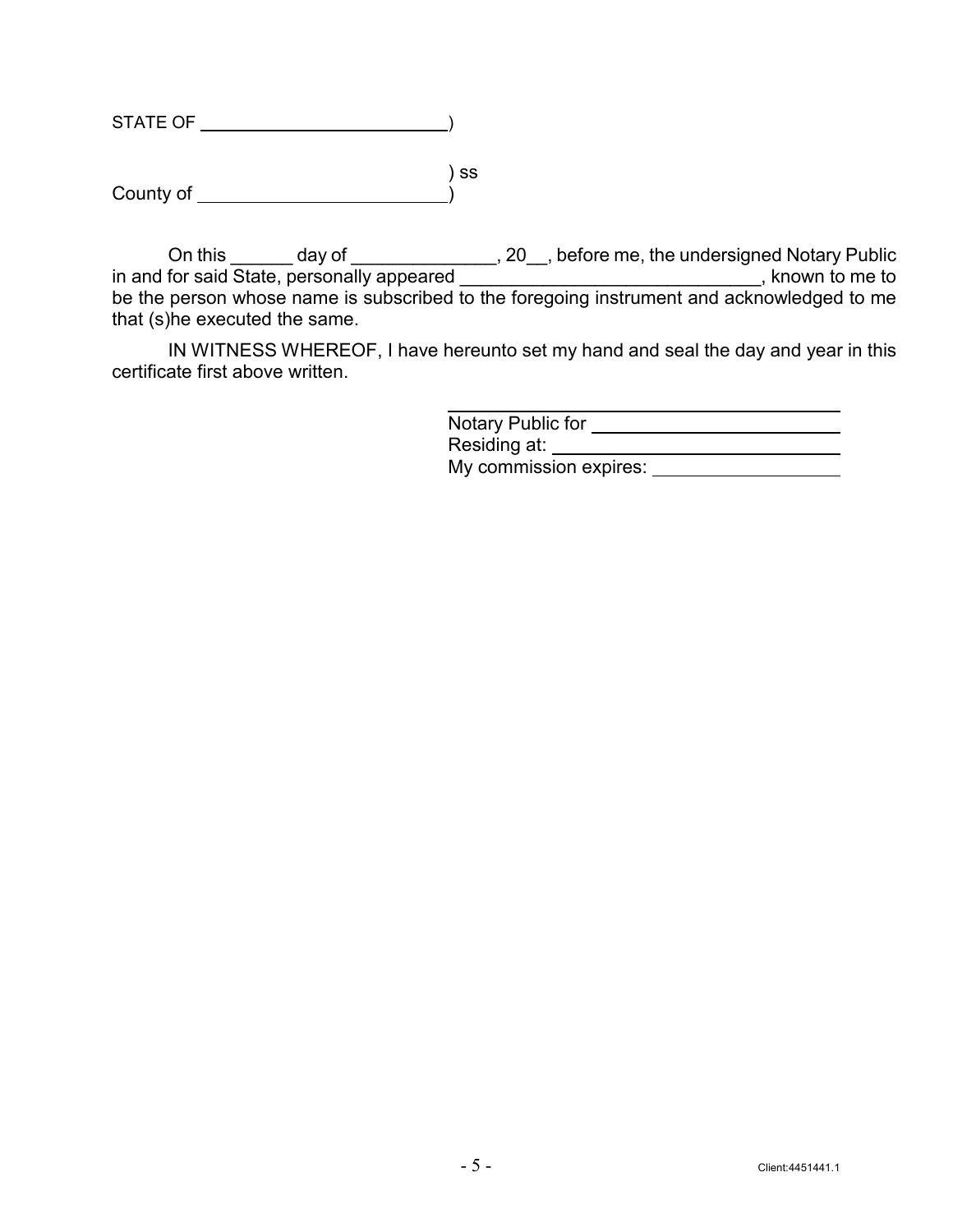# **JOINT MEMBERSHIP TERMINATION AND RETENTION OF CAPITAL CREDITS DUE TO DEATH OF A MEMBER**

I, \_\_\_\_\_\_\_\_\_\_\_\_\_\_\_\_\_\_\_\_\_\_\_\_\_\_\_\_\_\_\_\_\_, desire to notify Custer Telephone Cooperative that my joint membership in Custer Telephone Cooperative, Inc. shall be converted to an individual membership due to the death of joint member \_\_\_\_\_\_\_\_\_\_\_\_\_\_\_\_\_\_\_\_\_\_\_\_(Joint Membership #\_\_\_\_\_\_\_\_\_\_\_\_\_\_\_\_). I understand that all earned patronage from the joint membership shall be retained in the new individual account. A copy of the death certificate is attached.

(Signature)

Date: **Date: Date: Date: Date: Date: Date: Date: Date: Date: Date: Date: Date: Date: Date: Date: Date: Date: Date: Date: Date: Date: Date: Date: Date: Date: Date: Date:**